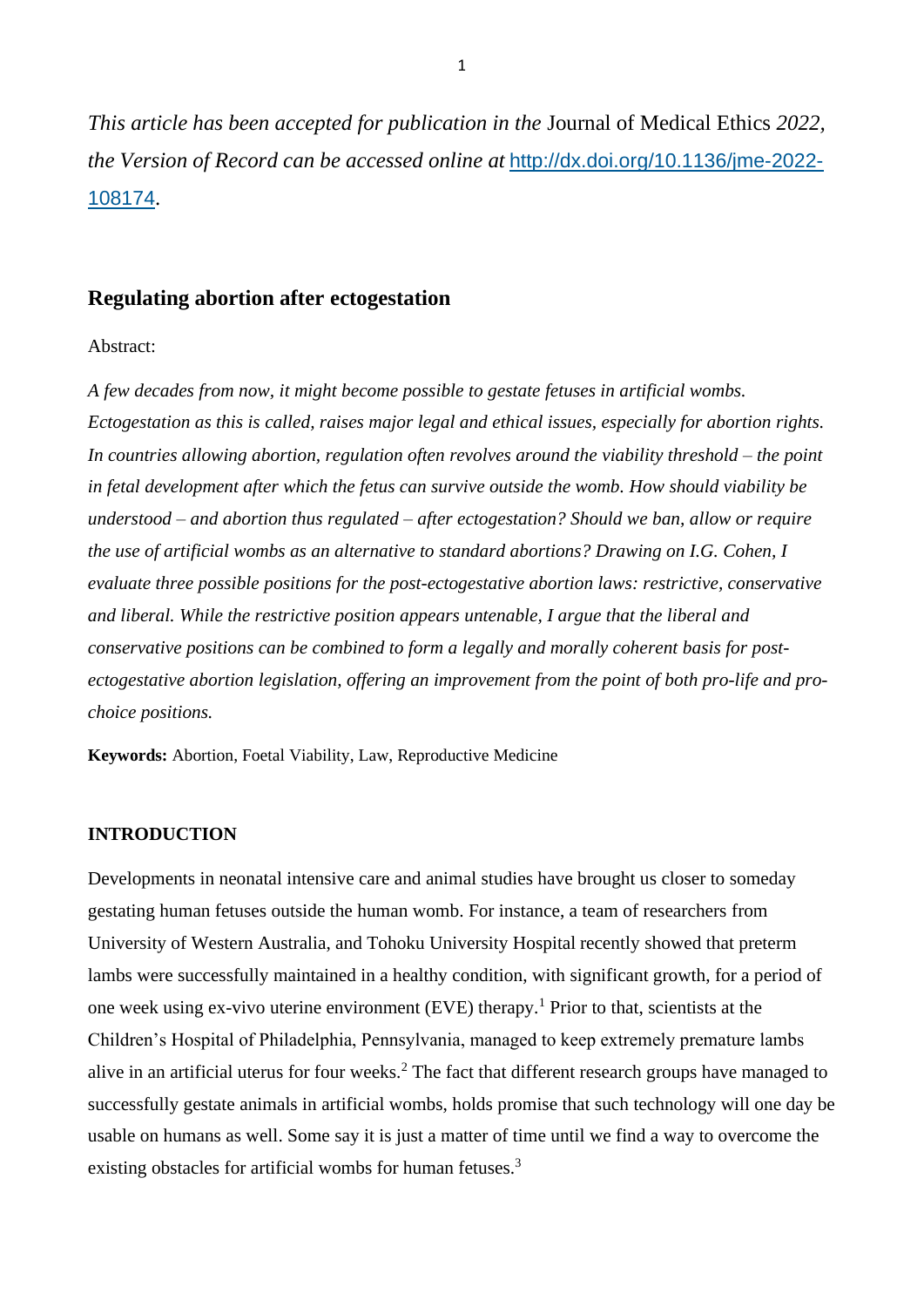Ectogestation, as this speculative technology is called, raises substantial legal and ethical questions, some of which have been examined elsewhere.<sup> $4-5$ </sup> One especially important question is how the development of ectogestation affects abortion rights. In many states and countries, abortion laws are built around the concept of viability: a fetus' ability to survive outside the womb. For example, in the United States, in *Roe v. Wade<sup>6</sup>* , (and later reaffirmed in *Planned Parenthood v. Casey<sup>7</sup>* ) the U.S. Supreme Court ruled in favour of a woman's right to an abortion, yet, concluded that the states are free to completely prohibit abortions after the viability threshold (which at the time was around 27 weeks).<sup>i</sup> Similar remarks have been made, for example, in the U.K, in *The Abortion Act 1967<sup>8</sup>* (and later in *Human Fertilization and Embryology Act 1990<sup>9</sup>* ) which nowadays, permits the termination of pregnancy at up to 24 weeks.

This paper considers how abortion laws based on viability should be interpreted after an artificial womb becomes an option. I raise three initial readings on how the state could regulate abortion when it is possible to transfer the fetus to an artificial womb. I argue that there is a way to interpret existing laws so that the use of artificial wombs would be an improvement to both pro-life and prochoice advocates.

First, some clarifications. Many scholars have raised conceptual worries regarding the terms we use.<sup>10-11</sup> Artificial wombs, biobag, ectogenesis and ectogestation are terms that are often used in this context but which do not necessarily have a fixed and shared meaning.

The term 'ectogenesis' refers to a future technology that enables fetuses to be gestated outside human body. The focus here is on ectogestation, where the living fetus is removed from the woman's womb and is gestated in an artificial one. The ethical issues of ectogenesis, in which the fetus is never located inside a female body, are beyond the scope of this paper. Those interested in the ethical issues related to full ectogenesis or different issues of ectogestation should consult the growing literature on the topic.<sup>12</sup>

For the sake of argument, I assume that a woman has a right to terminate her pregnancy, but not a right to secure the death of the fetus if it is possible for the fetus to survive outside the human womb. Although one can argue for the permissibility of the killing the fetus in addition to the right to detachment.<sup>13</sup> This is the most common position for the academic abortion advocates<sup>14</sup>,<sup>15</sup>,<sup>16</sup>,<sup>17</sup>,<sup>18</sup>

2

 $\mathbf{\hat{i}}$  At the time of writing, there is a speculation that the Supreme Court will overrule Roe. If that happens, it of course, could impact the analysis.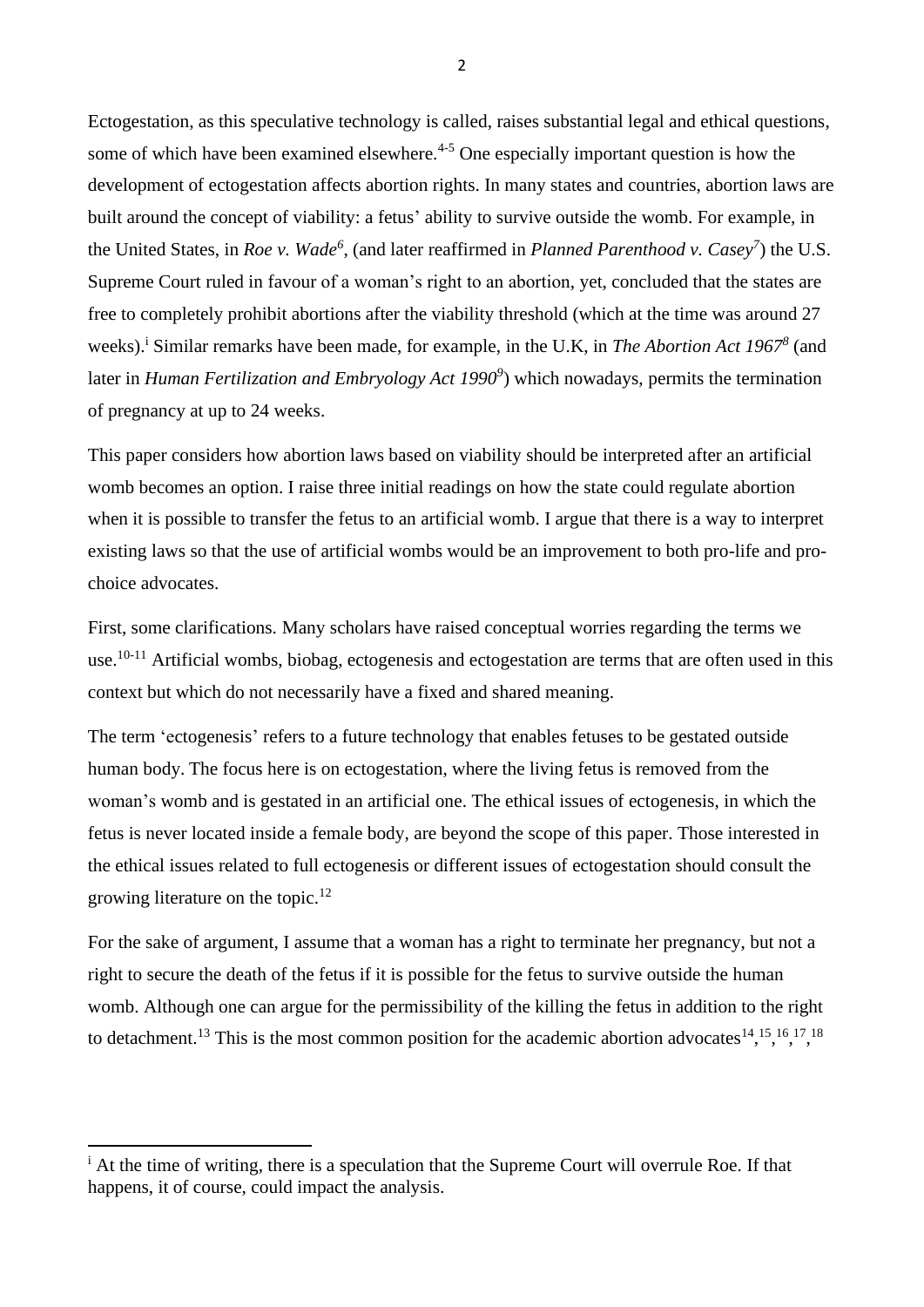medical practitioners and activists, so it is the view from which legal implications should first be explored.ii

## **Abortion laws and the concept of viability**

Ethicists have been sceptical whether viability, gives a fetus moral status or a right to life, or is in any way morally meaningful. Yet in many states and countries, abortion laws are built around the concept of viability. For example, the U. S. Supreme Court stated that a woman could have an abortion during the first six months of pregnancy for any reason she deems fit. <sup>6</sup> However, the right to abortion is not an absolute right. According to the Supreme Court statement, there were three parties whose interest are at stake: the pregnant woman, the unborn human and the state. It was ruled that the woman's liberty trumps both the value of the unborn and the interest of the state except when the unborn has reached viability. Later in *Planned Parenthood v. Casey*, the Supreme Court reaffirmed viability as the time at which the state has a compelling interest in protecting unborn life. In *Roe*, Judge Justice Blackmun wrote:

> With respect to the State's important legitimate interest in potential life, the "compelling" point is at viability. This is so because the fetus presumably has the capacity of meaningful life outside the mother's womb. State regulation protective of fetal life after viability thus has both logical and biological justification.<sup>6</sup>

There are similar remarks in U.K. legislation. In *The Abortion Act 1967* it was ruled that abortion is legally permissible before the point of viability. Later, in the *Human Fertilization and Embryology Act 1990*, the legal threshold for abortion was lowered from 27 to 24 weeks as a result of medical developments in shifting viability closer to conception.

My aim here is not to argue whether abortion laws should be based on the concept of viability, but on how the viability threshold should be understood when artificial wombs become possible. The question is thus: should viability be understood as the ability to survive outside the human womb or outside *any* womb?

## **THREE OPTIONS FOR POST-ECTOGESTATIVE ABORTION LEGISLATION**

Here, I explain three possible ways how the law could be interpreted after ectogestation and then consider which of the possibilities is the most tenable one.

ii Of course, if anti-abortion theorists are right and abortion is (almost) always seriously immoral, it could change the conclusion of this paper.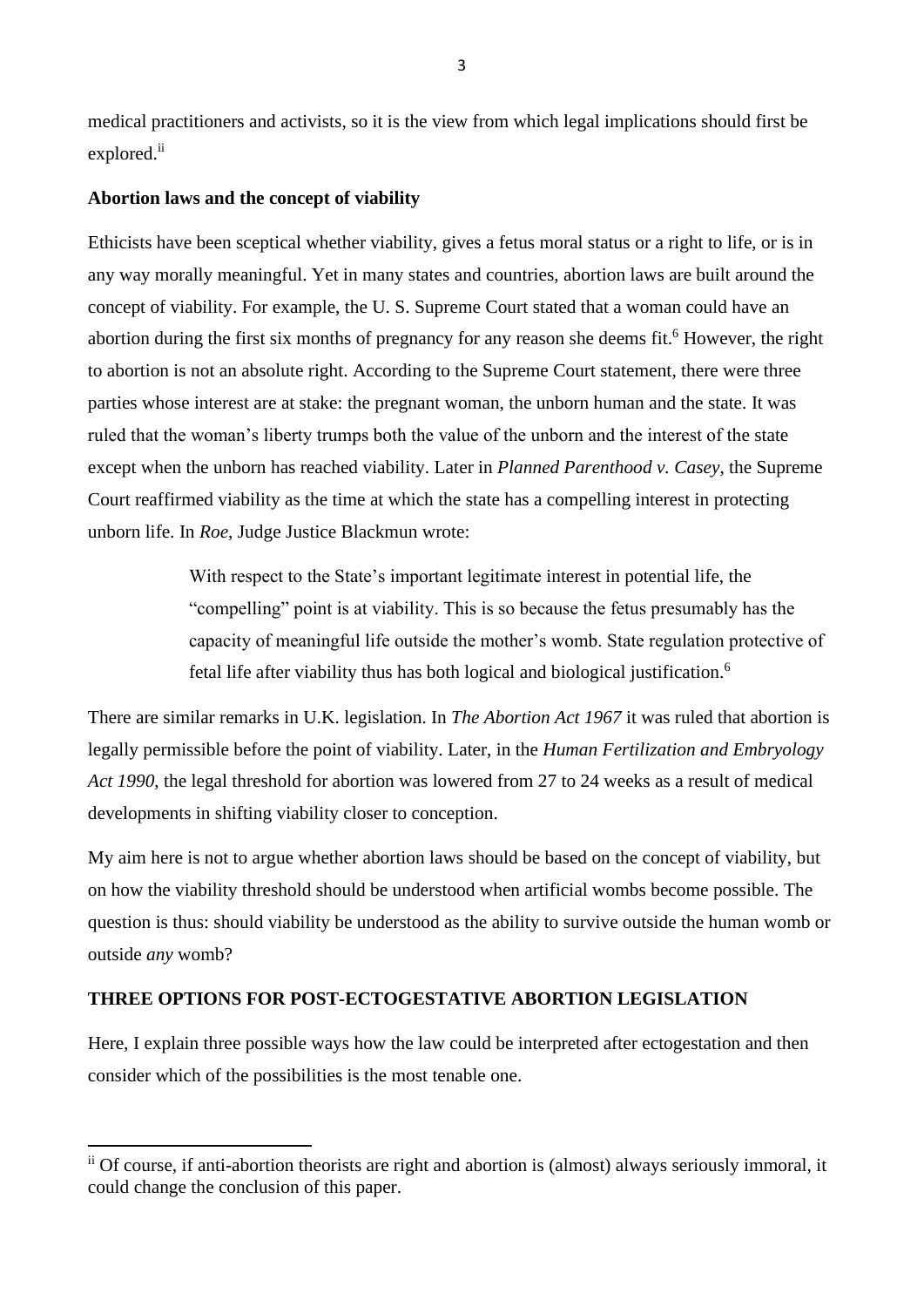To understand the possible ways to interpret abortion laws, suppose that a pre-viability fetus (say, at a gestational age of 18 weeks) could be removed from the woman's womb by way of minimally invasive surgery, and transferred to an artificial womb. There are at least three *prima facie* possibilities – raised by Professor I.G. Cohen<sup>19</sup> – for how abortion laws should be interpreted in such a case. How, then, should the state regulate abortion under existing laws?

To illustrate the situation, see *figure 1*, where conception *c*, birth *b*, current viability threshold at around 24 weeks *v*, and *e* the new viability as stipulated for 18 weeks are marked on a gestational timeline.





#### **The restrictive post-ectogestative abortion law**

The first option is that viability could be understood as the fetus' ability to survive outside the human womb. The fetus could therefore be understood to reach the point of viability at the point where transferring to an artificial womb becomes possible because the fetus could then survive *outside the female body*.

In *Roe,* Judge Justice Blackmun seemed to understand viability as the ability to survive outside the human womb (outside the female body): 'With respect to the State's important legitimate interest in potential life, the "compelling" point is at viability. This is so because the fetus presumably has the capacity of meaningful life outside the *mother's womb*.' Call this Viability<sub>1</sub>.

> Viability<sub>1</sub>: the fetus is viable if and only if it has the capacity for meaningful life outside the human womb.

According to Viability1, because the state can prohibit abortion *after* the viability threshold under current legislation, it can (but is not required to) ban abortions from 18 weeks onwards. This is because abortion is, by definition, termination of pregnancy, and since, according to this view, pregnancy ends when the now-viable fetus is transferred into an artificial womb, abortion could thus be prohibited. Call this the *restrictive post-ectogestative abortion law*, see figure 2.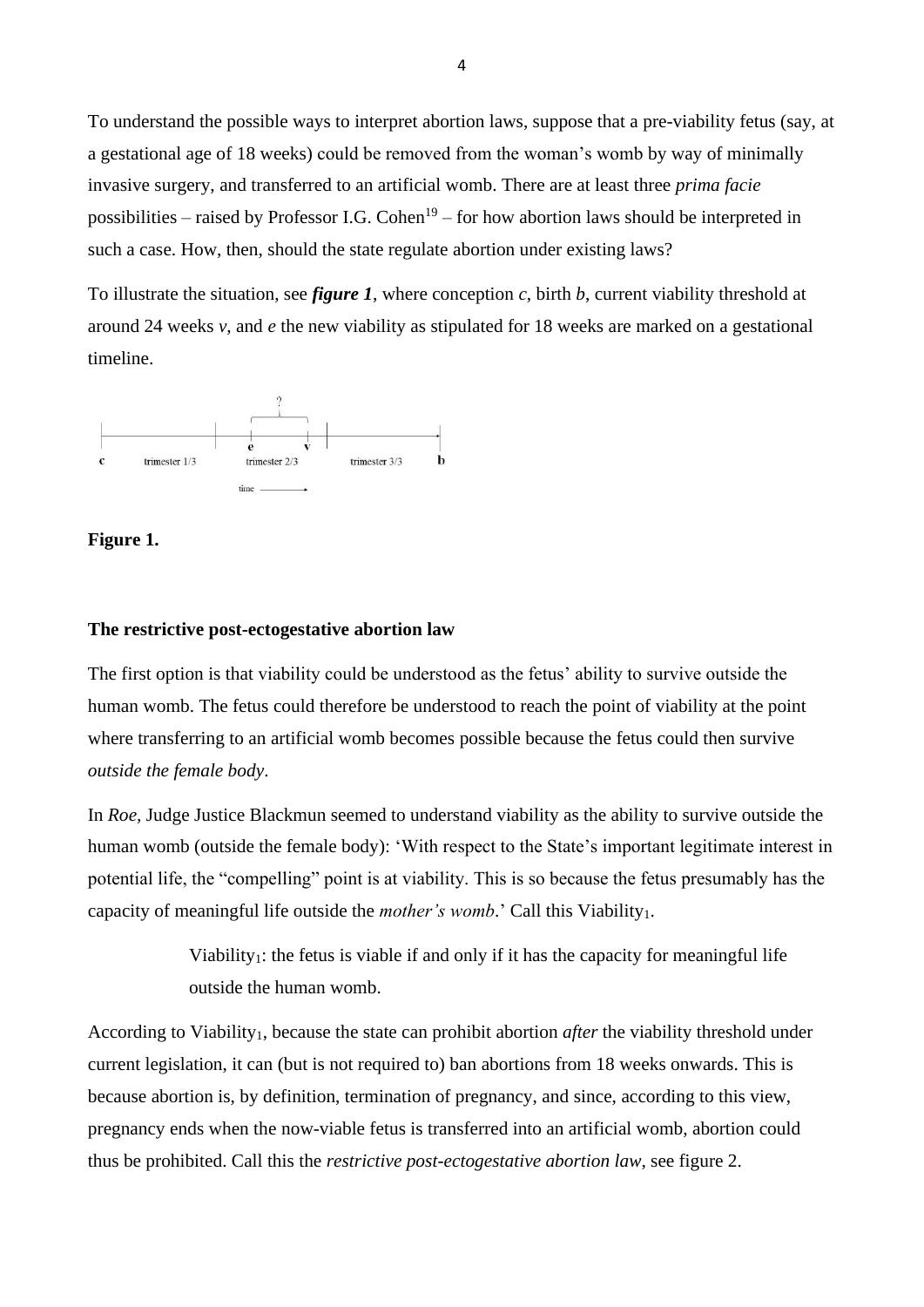

# **Figure 2.**

#### **The conservative post-ectogestative abortion law**

The second possibility is that the state may, as before, prohibit abortion only after 24 weeks but that it may *require* use of ectogestation instead of normal abortion for women between eighteen weeks and 24 weeks. Call this Viability<sub>2</sub>.

> Viability2: the fetus is viable if, and only if, it has the capacity for meaningful life without any support from a womb – human or artificial.

This means, as stated in *Roe v. Wade*, that the state has an interest to protect potential human life, but that the pregnant woman has an interest in privacy and therefore a right to abortion. Therefore, once a safe detachment becomes possible, the fetus should be removed from the woman's womb alive– and transferred into an artificial womb, applicable to all cases where the pregnant woman wants to end the pregnancy between (in this example) 18–24 weeks.

This effectively allows the woman to end her pregnancy in a way that would not kill the fetus. Some have called this ectogenesis abortion. In some sense, it is a form of abortion because it ends the pregnancy, but it is very different from standard abortion because it preserves the life of the fetus.<sup>13</sup> Call this the *conservative post-ectogestative abortion law*, see *figure 3*.



## **Figure 3.**

#### **The liberal post-ectogestative abortion law**

The third possibility for post-ectogestative law is the expansion of post-viability pregnancy rights. States that would have prohibited abortion after viability would now at least *allow* women to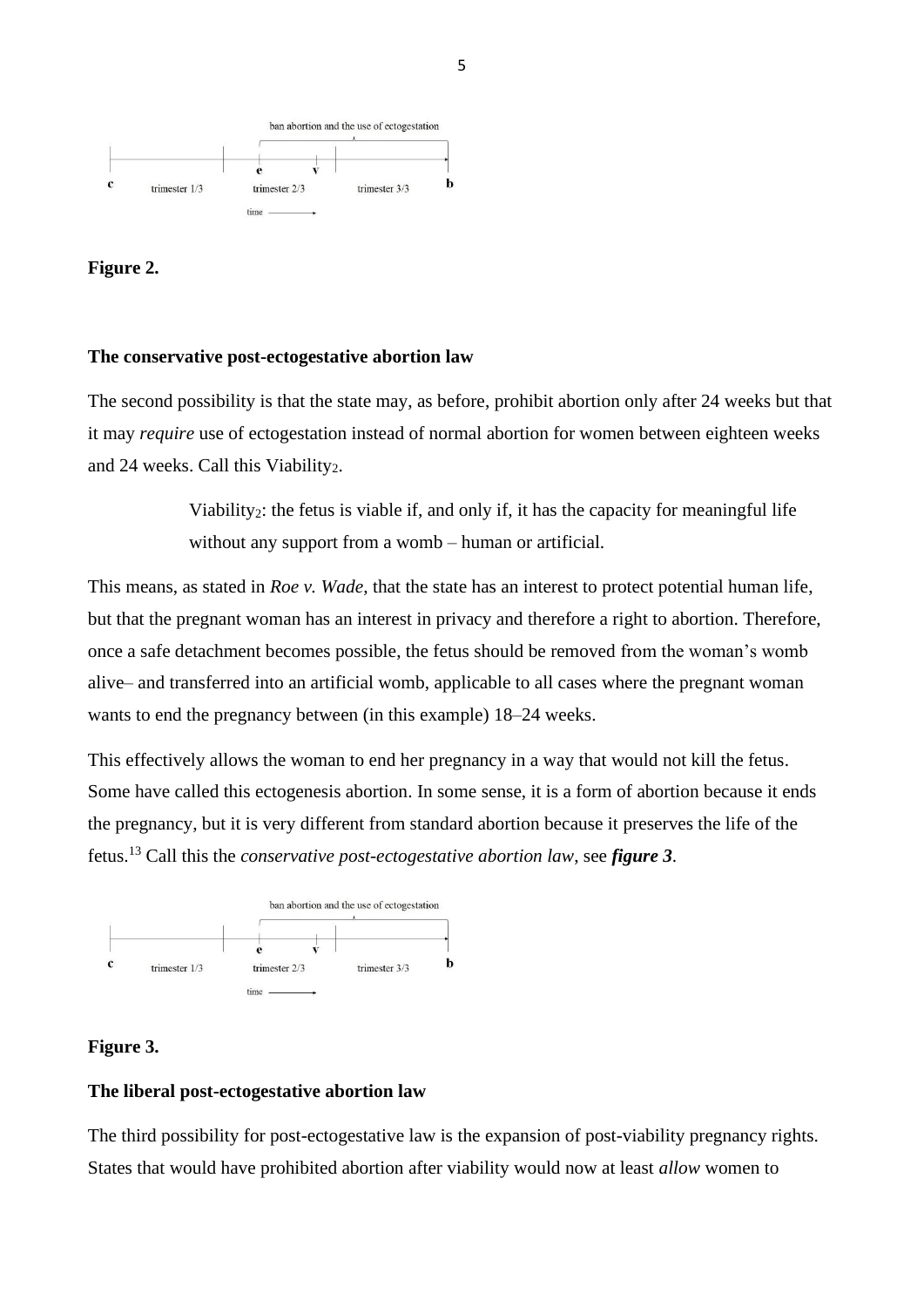transfer the fetus to the artificial womb as an alternative for gestating the fetus to full term. This sounds reasonable because the state should respect a woman's right to privacy and autonomy. Call this the *liberal post-ectogestative abortion law*, see *figure 4*.



## **Figure 4.**

## **WHICH POST-ECTOGESTATIVE LEGISLATION SHOULD WE USE?**

Which of these three readings is the most tenable one? Consider first the *restricive* postectogestative abortion legislation. Initially, it seems to be in line with current legislation and understanding of the viability threshold. As mentioned earlier, the legal upper limit for abortion in the U.K was lowered in 1990 from 27 weeks to 24 weeks in response to advances in neonatal medical technology. Thus, it would seem that one option would be to lower the legal limit for abortion to 18 weeks (to stick with our chosen example) since gestation in an artificial womb would at that point be possible.

This could be a plausible reading if artificial wombs were nothing more than just another advancement of neonatal intensive care; however, it is not clear that that is the case. There are compelling arguments that neonatal intensive care and artificial womb technology are conceptually different. If so, it would not seem reasonable to understand the viability threshold as having simply moved from 24 weeks to 18 weeks. What reasons, then, might one give for the claim that artificial wombs are conceptually different from current neonatal intensive care technologies?

First, an artificial womb has the capacity to entirely replace a human function. As Elizabeth Romanis frames it: '[an artificial womb] works by replicating and replacing a biological process, rather than attempting a rescue.<sup>20</sup> The gestateling, as Romanis calls the fetus inside an artificial womb, does not need to exercise any independent capacity for life; the artificial womb does it *for* the gestateling. A striking illustration of this is that if the artificial womb were turned off, the subject inside would simply die, while if an infant incubator is switched off, the premature newborn might continue to live for a while, exercising its own capacities for life. Thus, contrary to some authors<sup>21</sup>, neonatal intensive care is not a creative process, but artificial wombs are.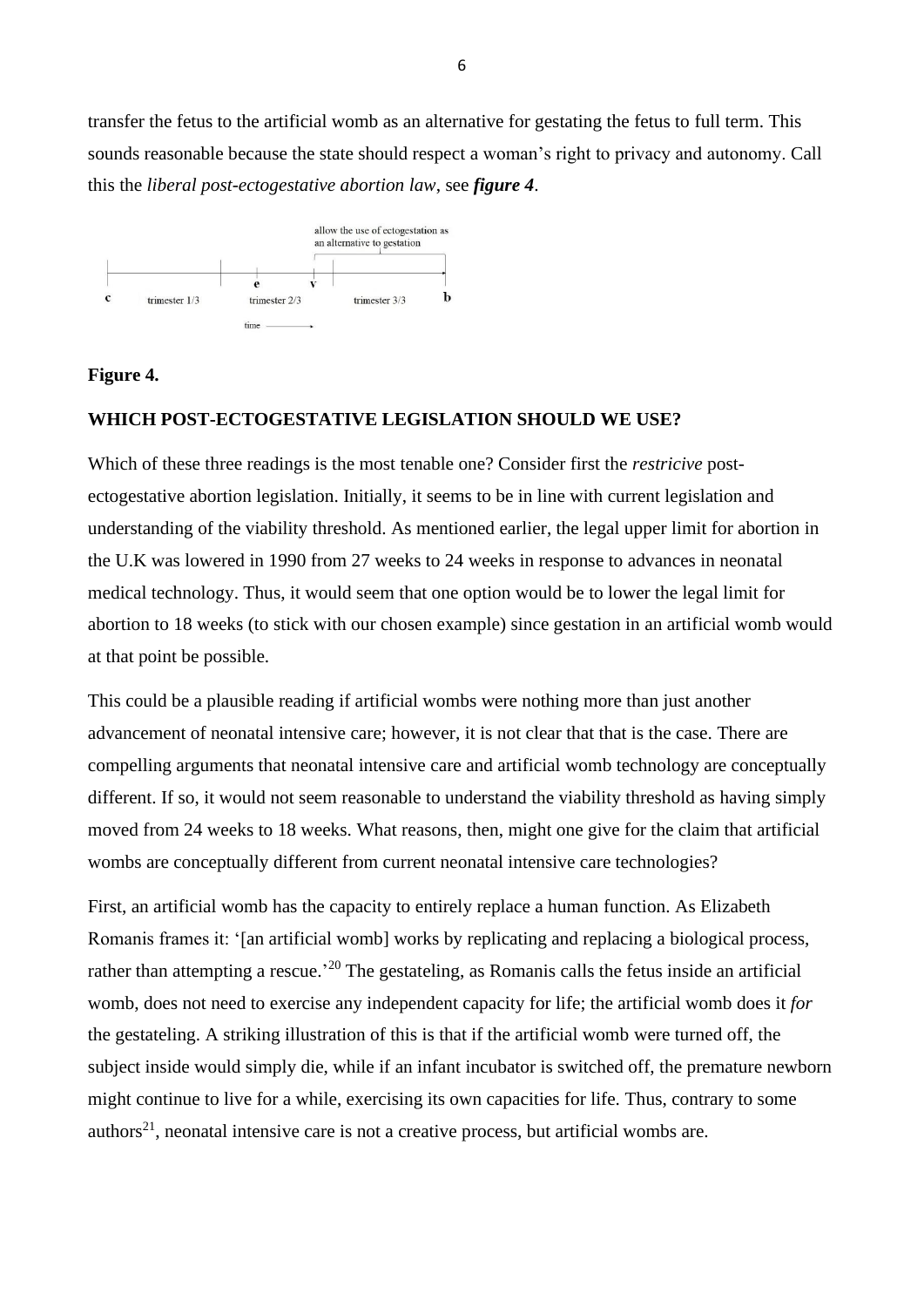Another distinction between artificial wombs and conventional neonatal intensive care is the environment. In contrast to traditional neonatal intensive care, the support mechanisms of an artificial womb would necessarily enclose and even aggressively invade the gestateling or the fetus itself. One might suspect that the difference is just a difference in degree and not in kind, thus it might not be relevant after all. A major problem with this discussion is that we do not yet know exactly what ectogestation will be like since the technology is not present at the moment.

While Romanis' views have been criticized before,  $22-23$  I still think she provides compelling reasons to believe artificial wombs are likely to be conceptually different from the standard neonatal intensive care, if that is the case, it does not seem reasonable to understand the viability threshold simply moving earlier. The fetus, or gestateling, that could be gestated in an artificial womb, is not truly viable; it very much needs the creative process of a womb – albeit an artificial one. Because of this, the restrictive post-ectogestative abortion legislation seems untenable.

Next, consider the conservative post-ectogestative abortion legislation. According to it, because the state has the interest to protect unborn human life and the woman has the interest to avoid the burdens of pregnancy, we should find a middle ground. Therefore, we could demand the use of artificial wombs instead of standard abortion whenever that would be an option; (after 18 weeks in our example). This solution appears to solve the abortion debate for those who argue for the permissibility of abortion from the bodily rights.<sup>24</sup> Nevertheless, it is not clear what the options are after the normal viability point (24 weeks mark) in such a case. We could either A) demand that the woman should gestate the fetus to full term or B) offer her option to use an artificial womb for the final stages of pregnancy in order to exonerate her from the burdens thereof.

Next, consider the liberal post-ectogestative abortion legislation. According to it, the state should allow pregnant women to avoid the burdens of pregnancy by using an artificial womb for the final weeks. Because fetuses which have reached viability have a good chance for survival already, this possibility does not seem that different from a modern caesarean. But the question remains: what should or could be done for fetuses between the stages of ectogestative viability and traditional viability?

#### **Combining the conservative and liberal positions**

I believe we can combine the conservative and the liberal post-ectogestative legislations together. This seems a natural choice; after all, the liberal position did not initially say anything on what to do with fetuses that could survive outside the woman's body in an artificial womb, while the conservative position did not say anything new on what to do in the later stage of pregnancy.

7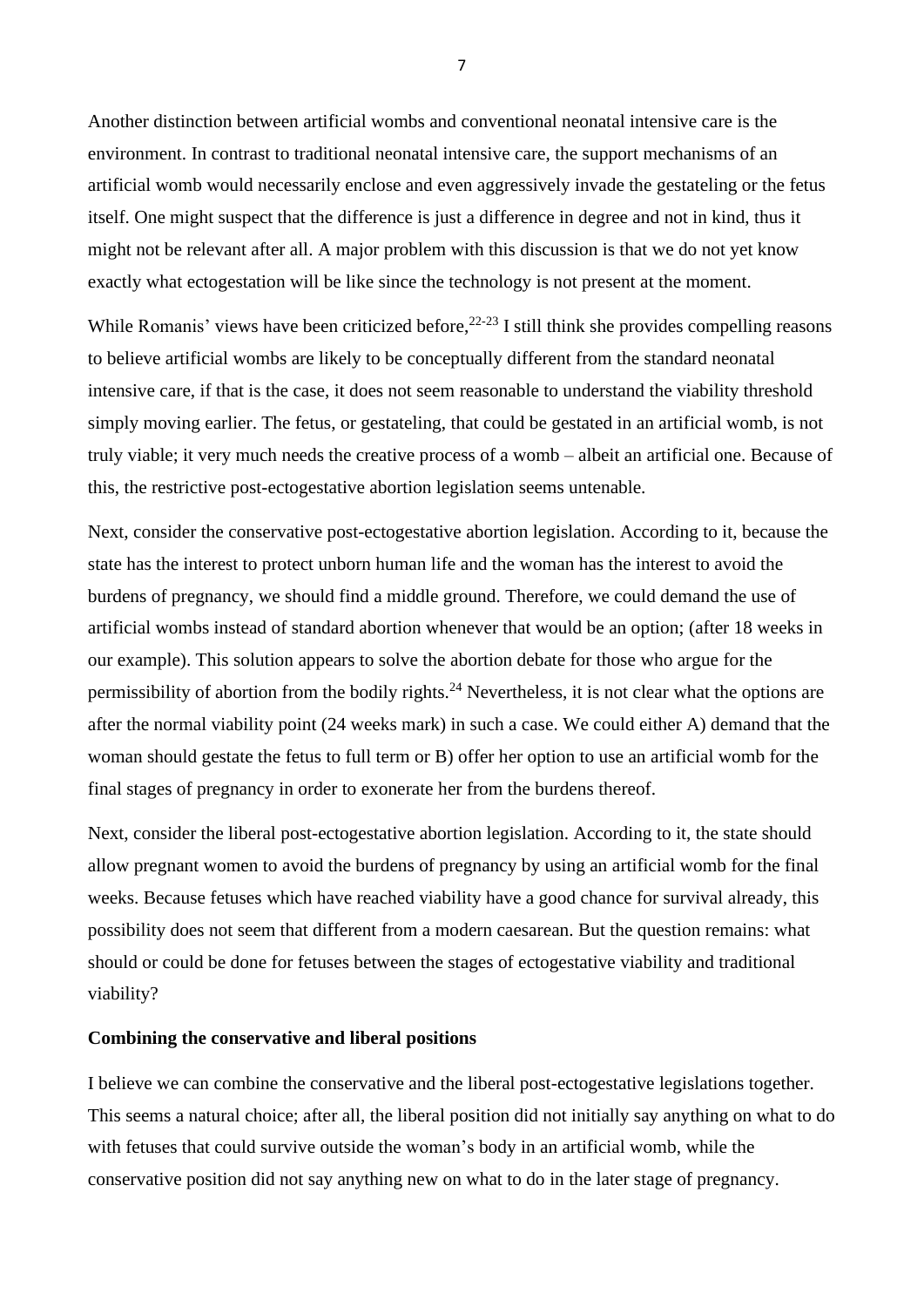To illustrate this combination see figure 5. Between points *c* and *e*, the fetus is not viable in any way, so regular abortion (ending both the pregnancy and the life of the fetus) should be legally permitted. Between points *e* and *v*, the woman can terminate the pregnancy if she wants to, but only if doing so preserves the life of the fetus by transferring it into an artificial womb to gestate and later be offered up for adoption. The state can then require the use of ectogestation as an alternative to standard abortion. After point *v*, when the fetus is viable on its own, the state cannot require ectogestation as an alternative to abortion, because that is not needed for the fetus to survive. However, the woman should not simply kill the fetus either, since the fetus can have a meaningful life outside the female body.



### **Figure 5.**

## **Objection and the reply**

Someone might object to my arguments by claiming that requiring the pregnant woman to use ectogestation either violates her autonomy and/or poses a significant risk to her or to the fetus – thus changing nothing. For instance, Daniel Rodger claims that ectogestation is unlikely to radically transform the abortion debate if ectogestation poses a risk to the mother or to the fetus.<sup>25</sup>

Whether this objection is successful depends at least partly on the details of the yet future technology. It is unlikely that transferring the fetus to an artificial womb is risk-free. However, continuing pregnancy and giving birth or having an abortion are not risk-free either. Because we do not yet know the risks that this technology would pose, it is difficult to know whether this objection will successfully refute the argument presented in this paper.

I am not entirely convinced that my proposal violates woman's autonomy either. Since the woman is already willing to consent to a somewhat similar medical procedure (abortion) she should have no reason not to consent to a slightly different medical procedure as well (detaching the fetus alive instead). For instance, suppose I give consent to a hernia surgery that will be performed under general anaesthesia. After the successful operation, I claim that my autonomy has been violated since the operation was performed under open surgery and I consented to a laparoscopic (keyhole)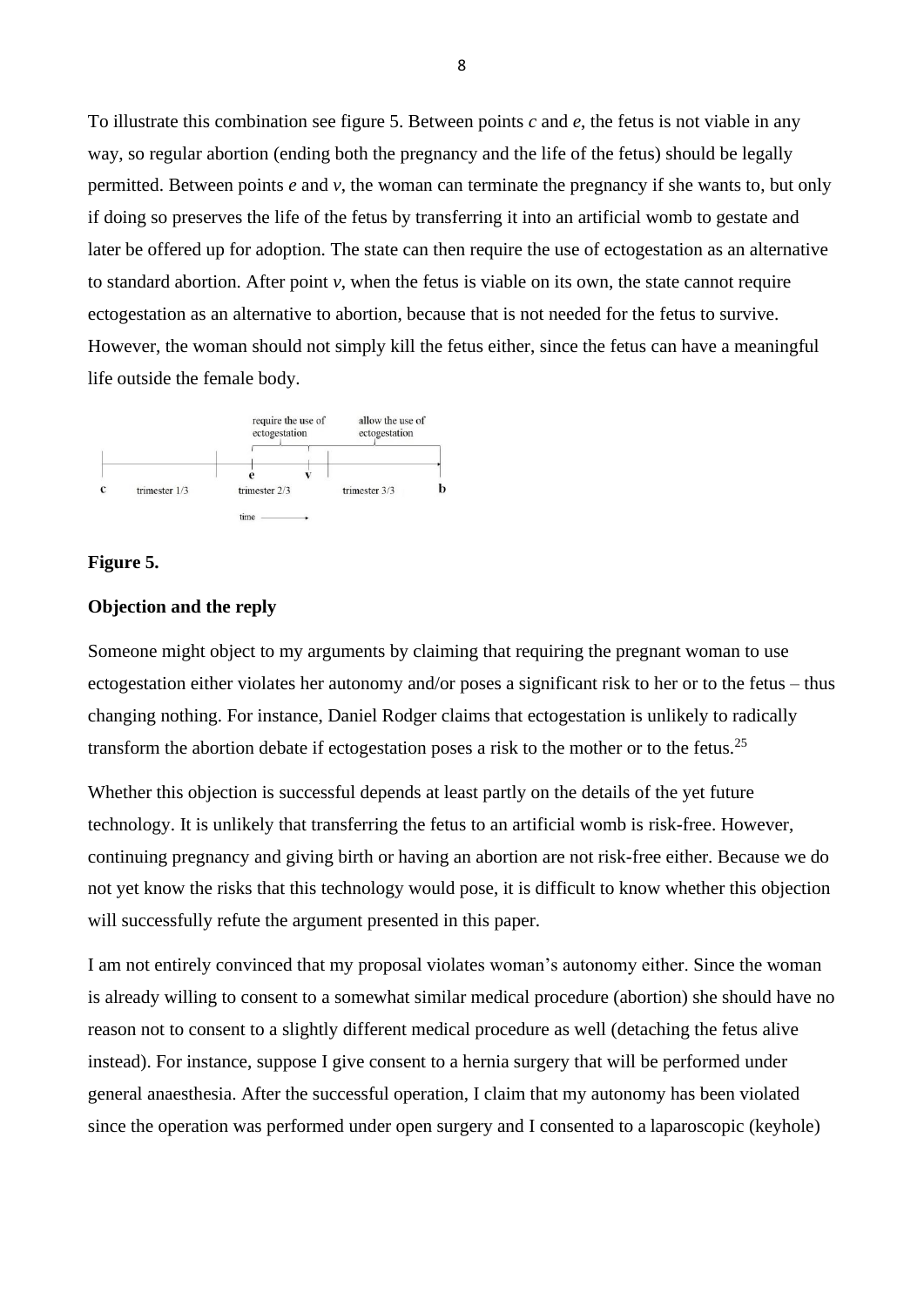surgery. I do not think my autonomy was violated, I consented to the treatment and the doctor simply selected the best possible method for treating me.

Whether detaching the fetus alive is similar enough to abortion, so that the same consent is still valid, depends probably on the details of the procedure – which are currently unknown since the technology does not exist.

## **Conclusion**

I have considered in this paper how abortion laws should be interpreted after ectogestation. Since abortion laws are often based on the concept of viability, it is not clear how we should interpret viability once artificial womb technology advances. I have attempted to shed light on the issue and proposed what I think is the most convincing view for post-ectogestative abortion legislation, namely rejecting the restrictive view and instead combining the conservative and liberal views.

Others have argued that artificial wombs are a welcome technology.<sup>26-27</sup> and that it could offer a unique moral compromise from the pro-life and pro-choice positions.<sup>28</sup> If I am right, we could also reach a compromise regarding post-ectogestative abortion legislation. This might not satisfy all prolifers or pro-choicers – but such is the nature of compromises: no one is entirely happy.

<sup>1</sup> Haruo Usuda, Shimpei Watanabe, Yuichiro Miura, Masatoshi Saito, Gabrielle C. Musk, Judith Rittenschober-Böhm, Hideyuki Ikeda, Shinichi Sato, Takushi Hanita, Tadashi Matsuda, Alan H. Jobe, John P. Newnham, Sarah J. Stock & Matthew W. Kemp. Successful maintenance of key physiological parameters in preterm lambs treated with ex vivo uterine environment therapy for a period of 1 week. *Am. J. Obstet. Gynecol.* 2017;217:457.e1–457.e13.

 $2$  Emily A. Partridge, Marcus G. Davey, Matthew A. Hornick, Patrick E. McGovern, Ali Y. Mejaddam, Jesse D. Vrecenak, Carmen Mesas-Burgos, Aliza Olive, Robert C. Caskey, Theodore R. Weiland, Jiancheng Han, Alexander J. Schupper, James T. Connelly, Kevin C. Dysart, Jack Rychik, Holly L. Hedrick, William H. Peranteau & Alan W. Flake. An extra-uterine system to physiologically support the extreme premature lamb. *Nat Commun* 2017;8, Article number: 15112 doi:10.1038/ncomms15112

<sup>3</sup> Simonstein F. Artificial reproduction technologies (RTs) – all the way to the artificial womb? *Med Health Care Philos* 2006*;*9:359–365.

<sup>4</sup> Räsänen J. & Smajdor A. The Ethics of Ectogenesis. *Bioethics* 2020;34: 323-444.

<sup>5</sup> De Bie Felix R, Kim Sarah D, Bose Sourav K., Nathanson Pamela, Partridge Emily A, Flake Alan W, Feudtner Chris. Ethics Considerations Regarding Artificial Womb Technology for the Fetonate, *Am J Bioeth* 2022 DOI: 10.1080/15265161.2022.2048738.

<sup>6</sup> *Roe v. Wade*, (1973). 410 U.S. 113.

<sup>7</sup> *Planned Parenthood v. Casey*, (1992). 505 U.S. 833.

<sup>8</sup> *Abortion Act 1967*. (1967) c. 87.